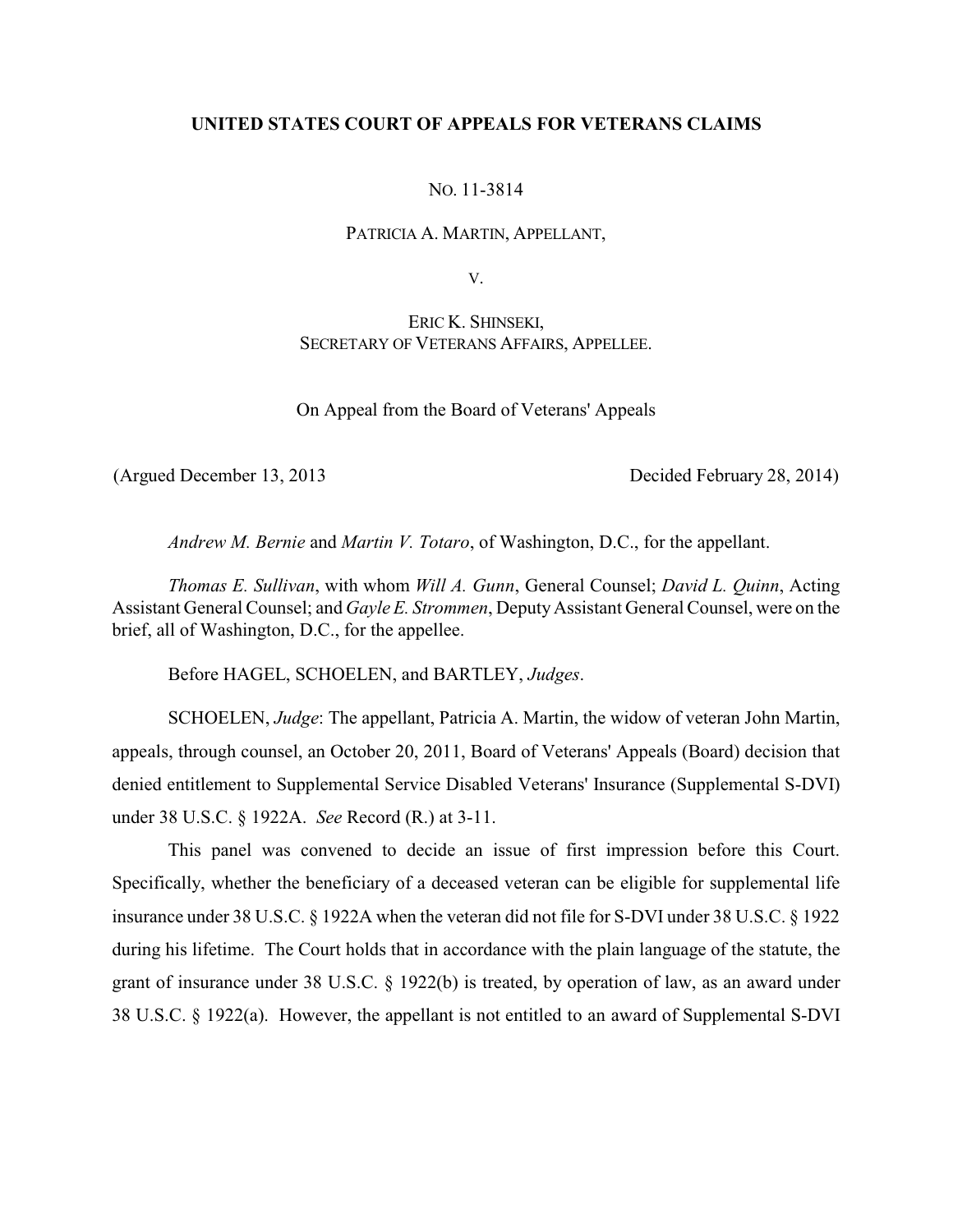under 38 U.S.C. § 1922A because the veteran did not qualify for a waiver of premiums under 38 U.S.C. § 1912.<sup>1</sup>

#### **I. BACKGROUND**

The veteran, John E. Martin, served in the U.S. Marine Corps from August 1968 to August 1970 and from February 1985 to December 1986. R. at 537-38.

In August 2005, the veteran was seen for an annual physical examination. R. at 184-89. The examiner noted that the veteran had lost 30 pounds, had jaundice, and that diabetes was developing. *Id.* A computed tomography scan revealed a mass in the veteran's pancreas. R. at 185-86. After the veteran underwent exploratory surgery, his doctors determined that he had inoperable pancreatic cancer. *Id.* 

Later in August 2005, the veteran applied for disability compensation for diabetes associated with herbicide exposure, entitlement to non-service-connected pension, entitlement to special monthly pension based on the need for aid and attendance, disability compensation for pancreatic cancer, and disability compensation for multiple sclerosis. R. at 153. A January 2006 VA compensation and pension examiner opined that the veteran's diabetes was "as likely as not" the result of herbicide exposure "on the basis of presumption." R. at 162. On December 31, 2005, the veteran entered hospice. R. at 99.

On February 10, 2006, the regional office (RO) granted the veteran disability compensation for diabetes associated with herbicide exposure with a 20% disability rating. R. at 153-58. The veteran was also granted a non-service-connected pension and a special monthly pension based on the need for aid and attendance. *Id.* However, the RO denied disability compensation for the veteran's pancreatic cancer. *Id.*

On February 15, 2006, the veteran's physician, Dr. Robert Wadleigh, explained in a letter to the RO that the veteran's diabetes was directly related to his pancreatic cancer because "his pancreas had to work harder to produce insulin<sup>[1]</sup>, which caused a direct link to the unresectable pancreatic

<sup>&</sup>lt;sup>1</sup> "Waiver of premiums" or "total disability waiver" refers to a veteran's ability to have premium payments for S-DVI waived while he or she is continuously totally disabled. 38 U.S.C. § 1912.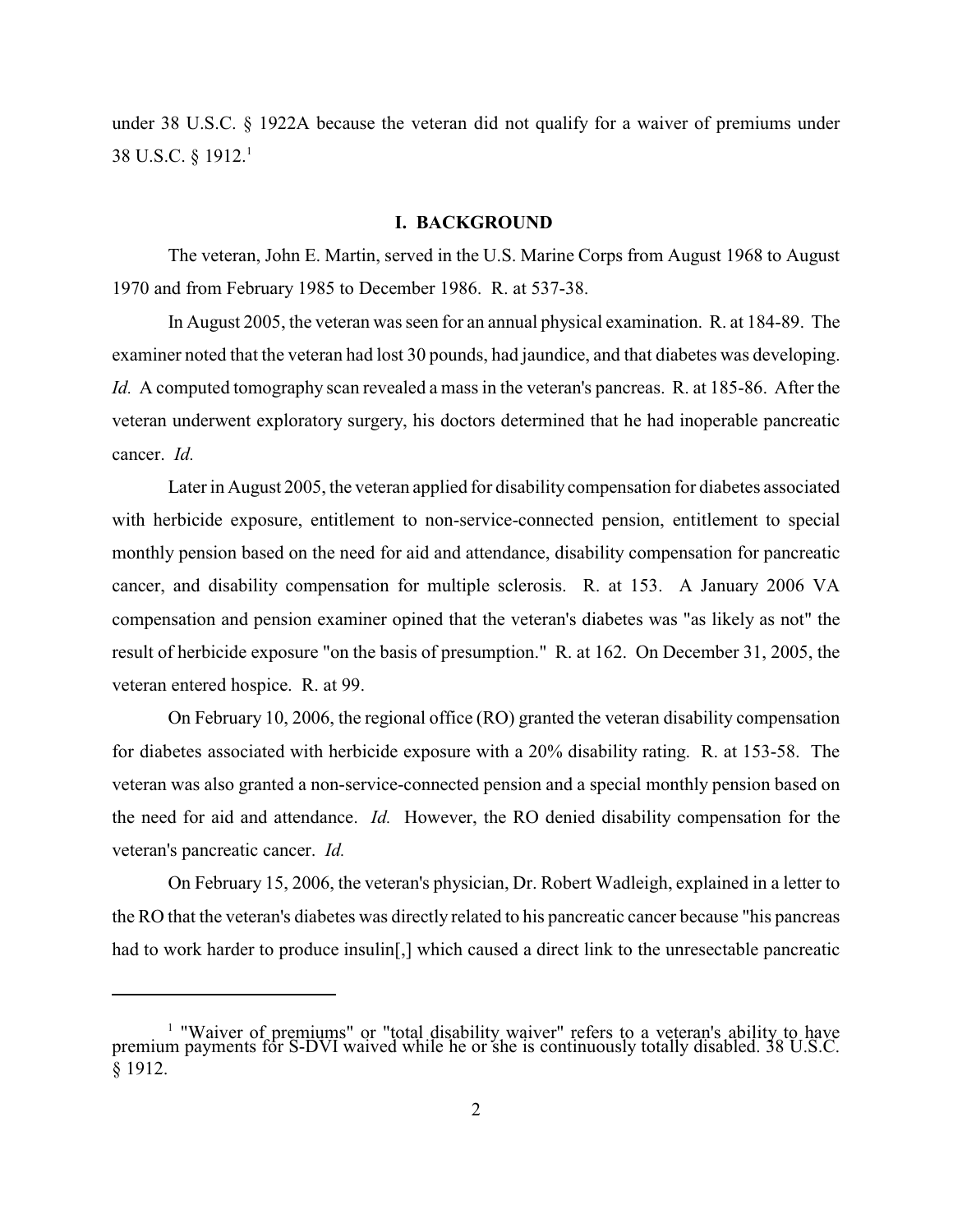cancer." R. at 54. The next day, based on the letter from Dr. Wadleigh, the RO granted the veteran 100% disability compensation for his pancreatic cancer as secondary to his service-connected diabetes. R. at 129-33. The RO mailed the letter informing the veteran of its decision, five days later, on February 21, 2006. R. at 125.

On February 22, 2006, the veteran died from his pancreatic cancer. R. at 53. According to the appellant, she did not receive the rating decision in the mail until "four or five days" after the veteran's death. R. at 19. A triage nurse at the veteran's hospice later explained that the veteran was "unable to conduct his daily affairs in the last few days of his life due to high doses of medication." R. at 96.

During his lifetime, the veteran did not apply for S-DVI. R. at 315. On February 27, 2006, the appellant submitted an application seeking both S-DVI and Supplemental S-DVI on behalf of her husband. R. at 51-52, 104-05. In March 2006, the RO sent the appellant a letter explaining that they were unable to accept her application for S-DVI because it had to be "signed by the veteran and received by the VA Insurance Service before the veteran's death." R. at 315. In April 2006, the RO determined that the veteran's cause of death was service connected. R. at 112-15. On June 30, 2006, the RO awarded the appellant gratuitous S-DVI under 38 U.S.C.  $\S$  1922(b).<sup>2</sup> R. at 92-95. In its decision, the RO found that the veteran had been mentally incompetent at death as a result of his service-connected disability and that this prevented him from applying for S-DVI. *Id.* 

After receiving the June 2006 decision, the appellant contacted VA on multiple occasions to express her belief that she was also entitled to Supplemental S-DVI. R. at 84, 304. VA acknowledged the appellant's disagreement; however, it confirmed its decision to deny Supplemental S-DVI because the veteran had never applied for S-DVI during his lifetime. R. at 40-42, 46-47, 302- 03.

In January 2011, the appellant testified before the Board that she believed she should be entitled to supplemental life insurance because the veteran was 100% disabled when he died. R. at

<sup>&</sup>lt;sup>2</sup> "Gratuitous S-DVI" is a term used by VA to reference insurance awarded to veterans' beneficiaries in the event that the veteran is unable to apply for S-DVI as a result of mental incapacity. 38 U.S.C. § 1922(a).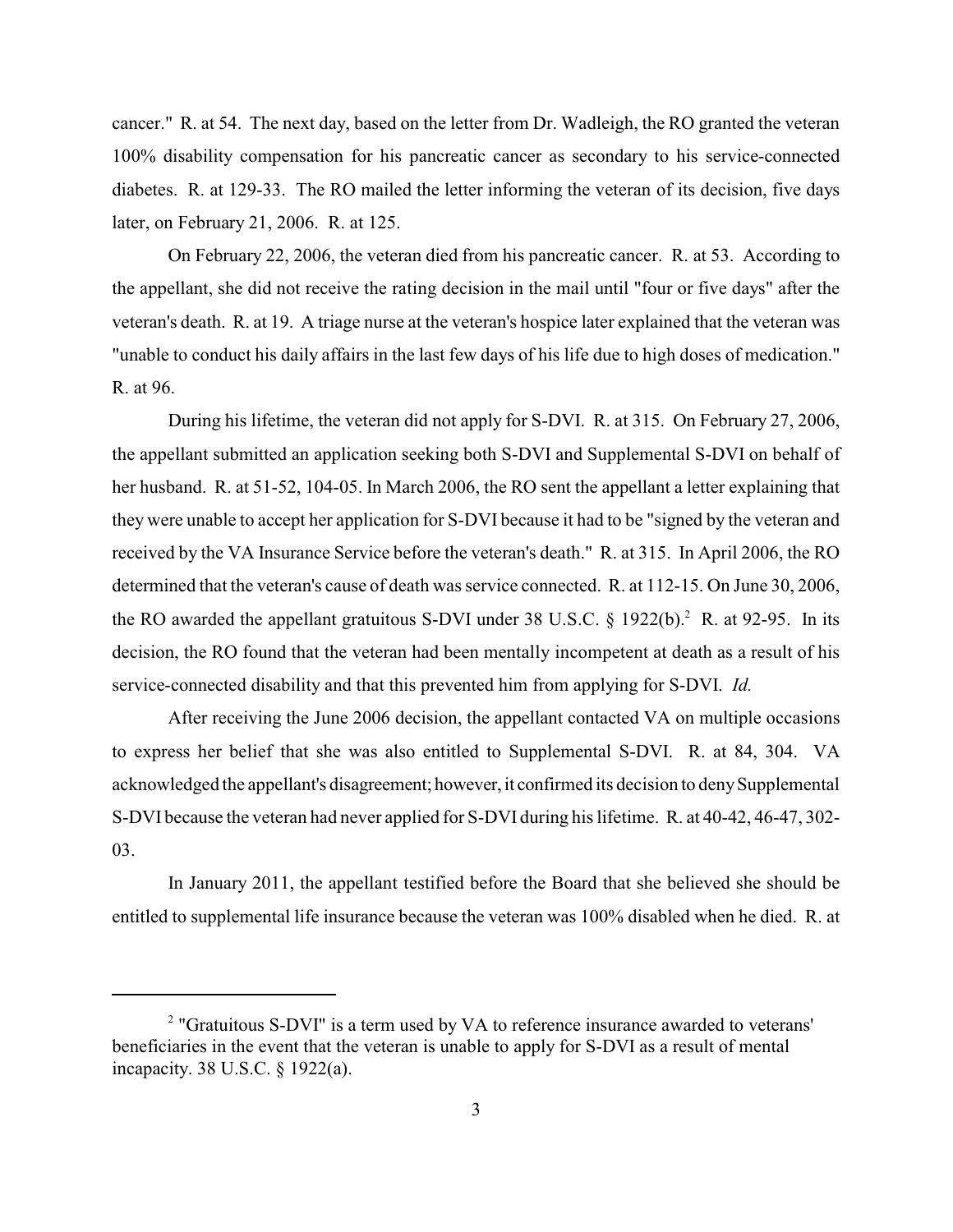22. Her representative argued that VA failed to follow the language of the statute by failing to determine whether the veteran was entitled to a waiver of premiums under section 1912. R. at 27-31.

On October 20, 2011, the Board issued the decision here on appeal. R. at 3-11. The Board found that the RO granted the appellant a gratuitous S-DVI payment under 38 U.S.C. § 1922(b), but that she was not entitled to a Supplemental S-DVI payment because

the [v]eteran never had  $a[n]$  [] insurance policy in effect under 38 U.S.C.A.  $\S$  1922(a). As is noted above, the [v]eteran must have had a[n] [] insurance policy in effect under 38 U.S.C.A. § 1922(a) for an award of [supplemental] insurance [to] be granted. 38 U.S.C.A. § 1922A(a). The Board further points out that, as  $a[n]$ [insurance] policywas not in effect at the time of the [v]eteran's death, the criteria for a waiver of premiums could not possibly have been met under 38 U.S.C.A. § 1912. *Id.* Accordingly, the Board finds the criteria for eligibility for [supplemental] insurance have not been met, and that the claim must be denied. *Id.* 

R. at 7.

The Board explained that an award of gratuitous insurance under 38 U.S.C. § 1922(b) did not satisfy the criteria that insurance be in effect under 38 U.S.C. § 1922A. Then, the Board stated that there may be "some confusion in this case" because of the language in section 1922(b) that "a person otherwise qualified for [life] insurance who did not apply for such insurance will be deemed to have applied for and been granted such insurance." R. at 8. The Board concluded that even though the notification of the veteran's right to apply for life insurance was not received until after his death, according to the statutes VA was unable to award Supplemental S-DVI. R. at 10.

## **II. ANALYSIS**

The primary issue in this case is the proper interpretation of interlocking statutory provisions that govern the award of S-DVI and supplemental S-DVI for totally disabled veterans. S-DVI is a life insurance benefit for veterans who have service-connected disabilities, but who are otherwise in good health.<sup>3</sup> Under section 1922(a), S-DVI is provided to veterans "suffering from a disability or disabilities for which compensation would be payable if 10 per centum or more in degree" upon "application in writing made within two years from the date service-connection of such disability is determined by the Secretary and payment of premiums as provided in this subchapter." Section

<sup>&</sup>lt;sup>3</sup> See http://benefits.va.gov/insurance/s-dvi.asp (last visited Feb. 11, 2014).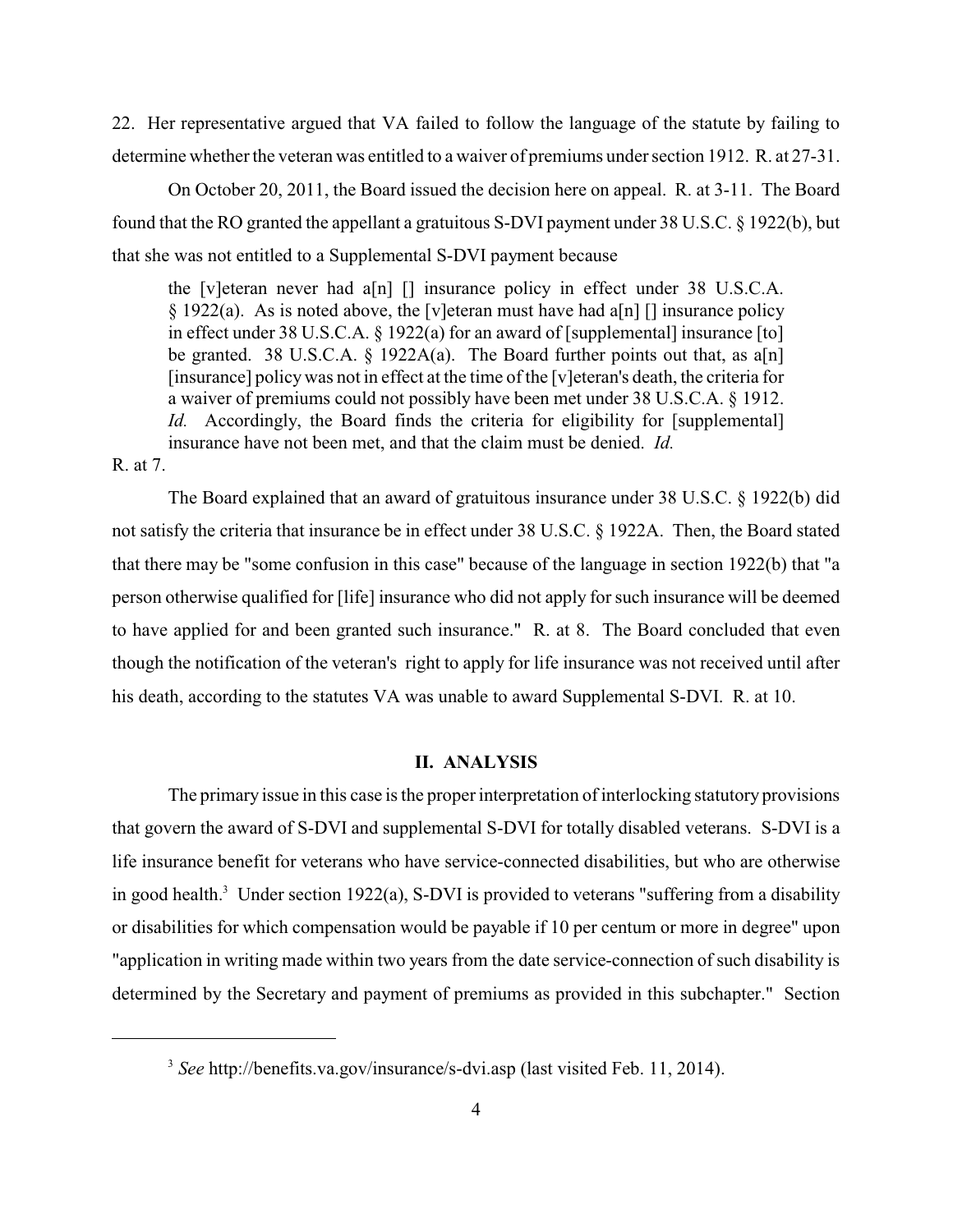1922(b) provides that "[a]ny person who . . . was otherwise qualified for insurance under . . . subsection (a) of this section," but who is found to have been mentally incompetent from a serviceconnected disability at the time of his or her death, "shall be deemed to have applied for and to have been granted such insurance, as of the date of death."

A veteran who is insured under S-DVI and has been granted a waiver of premiums for being totallydisabled is eligible for supplemental insurance. *See* 38 U.S.C. § 1922A. Supplemental S-DVI for totally disabled veterans is governed by 38 U.S.C. § 1922A, which states that Supplemental S-DVI "shall be granted upon the same terms and conditions as insurance granted under section 1922(a) of this title," provided "the application is made for such insurance before the person attains 65 years of age." 38 U.S.C. § 1922A(c). Further, section 1922A also states that "supplemental insurance in an amount not to exceed \$30,000" is available for "[a]ny person insured under section 1922(a) of this title who qualifies for a waiver of premiums under section 1912 of this title." 38 U.S.C. § 1922A(a).

Finally, section 1912, entitled "total disability waiver," states that payment of S-DVI premiums may be waived during the continuous total disability of the insured. 38 U.S.C. § 1912(a). If an insured veteran dies without filing an application for waiver, the insured veteran's beneficiary may do so within one year of the veteran's death. 38 U.S.C. § 1912(c).

Ultimately, the appellant argues that she is entitled to an award of Supplemental S-DVI as the beneficiary of her totally disabled veteran husband. However, the Court disagrees.

A. Service Disabled Veterans' Insurance under 38 U.S.C. § 1922(b)

The Court must begin by determining the proper statutory interpretation of 38 U.S.C. § 1922(b). Section 1922(b) states:

Any person who . . . was otherwise qualified for insurance under . . . subsection (a) of this section, but who did not apply for such insurance and who is shown by evidence satisfactory to the Secretary (A) to have been mentally incompetent from a service-connected disability, (i) at the time of release from active service, or (ii) during any part of the two-year period from the date the service connection of a disability is first determined by the Secretary . . . and (B) to have remained continuously so mentally incompetent until date of death; and (C) to have died before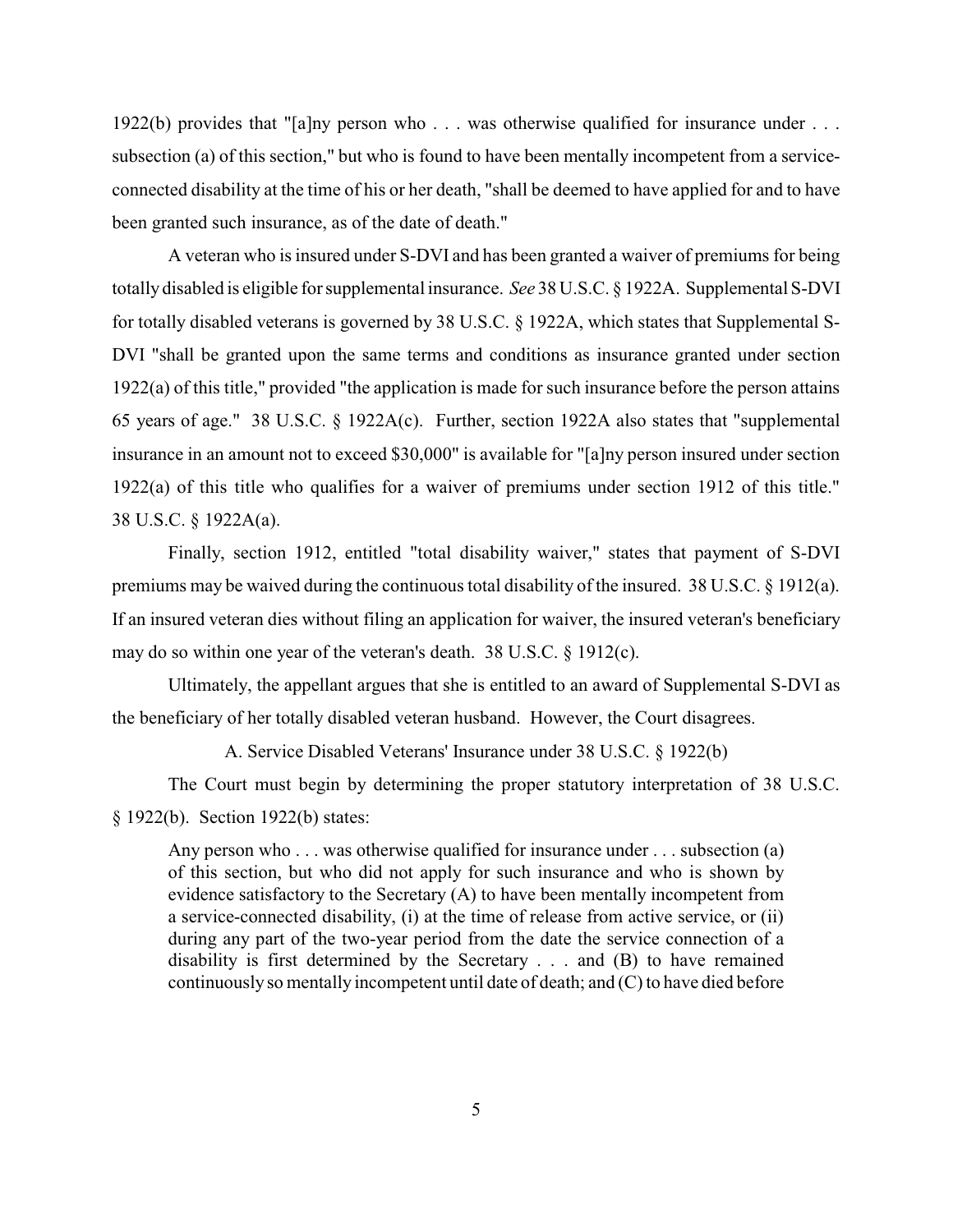the appointment of a guardian . . . **shall be deemed to have applied for and to have been granted** such insurance, as of the date of death.

### (emphasis added).

In reviewing an agency's "construction of the statute which it administers" the Court must first ask whether "Congress has directly spoken to the precise question at issue." *Chevron U.S.A. v. Natural Res. Def. Council, Inc.*, 467 U.S. 837, 842 (1984). If congressional intent is clear, the agency and this Court must give effect to "the unambiguously expressed intent of Congress." *Id.* However, if the Court determines that Congress has not addressed the question then "the question for the court is whether the agency's answer is based on a permissible construction of the statute." *Id.* According to this Court in *Trafter v. Shinseki*, 26 Vet.App. 267, 272 (2013):

Within the complex veterans benefit scheme, if VA's interpretation of the statute is reasonable, the courts are precluded from substituting their judgment for that of VA, unless the Secretary has exceeded his authority; the Secretary's action was clearly wrong; or the Secretary's interpretation is unfavorable, such that it conflicts with the beneficence underpinning VA's veterans benefits scheme, and a more liberal construction is available that affords a harmonious interplay between provisions.

Both the appellant and the Secretary argue that the language of the statute is plain and that their interpretations are supported by congressional intent. Both parties agree that the veteran met the requirements to be granted S-DVI insurance under section 1922(b). However, the controversy is over the proper interpretation of the phrase "shall be deemed to have applied for and to have been granted such insurance, as of the date of death" in section 1922(b)(1).

The appellant asserts that under the plain meaning of section 1922(b) "the grant of insurance under [s]ection 1922(b) is treated, by operation of law, as an award under [s]ection 1922(a)" because the statute states that where the requirements are met, a veteran "shall be deemed to have applied for and to have been granted" insurance under section 1922(a). Appellant's Brief (Br.) at 12. The Secretary disagrees and responds that "the language does not expressly state that the terms or criteria in § 1922(a) have been deemed to have been satisfied as [the a]ppellant suggests," but instead the plain language states only that if someone was "otherwise qualified for S-DVI but who did not apply for various listed reasons and who was shown to be mentally incompetent from a service-connected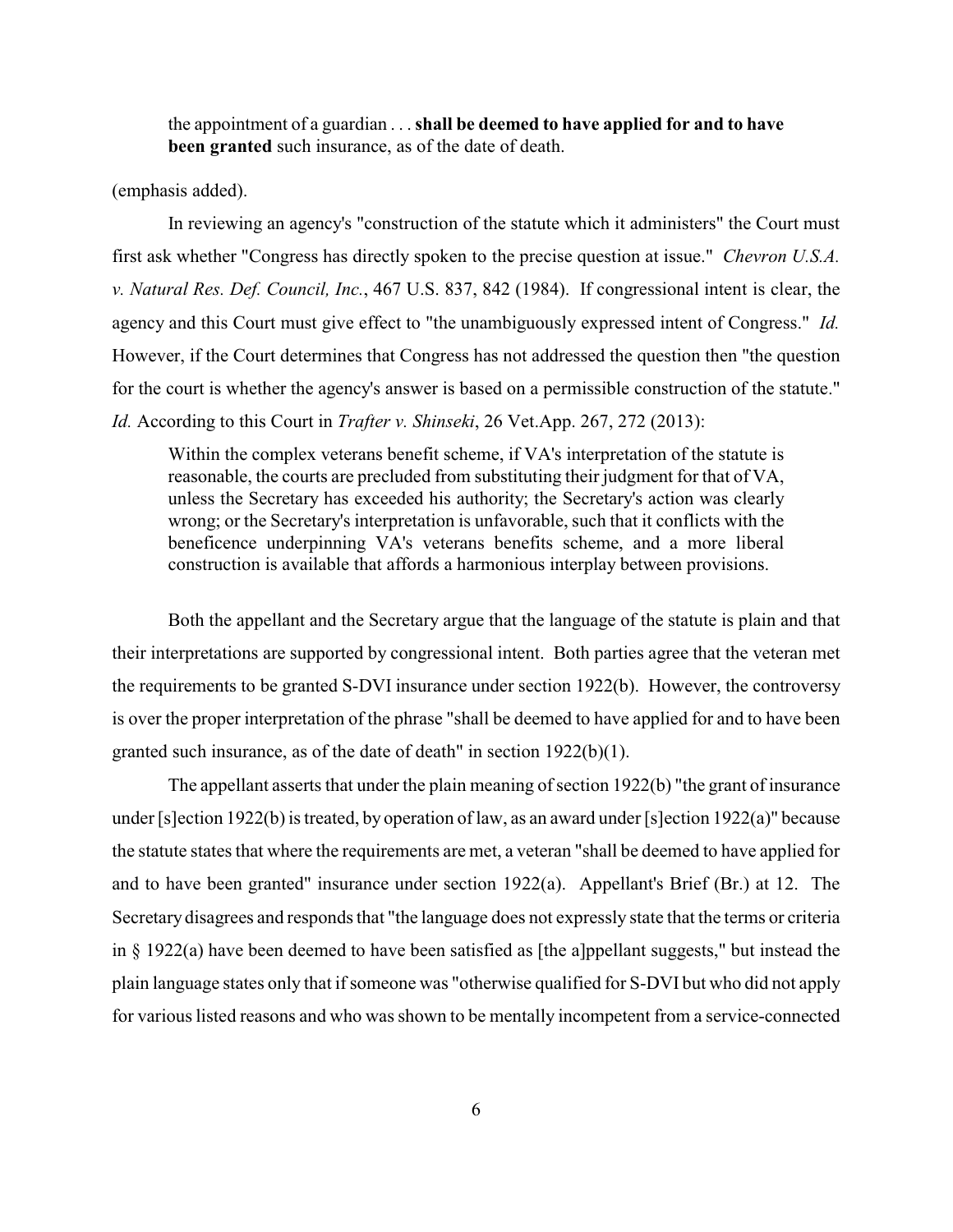disability shall be deemed to have applied for and granted S-DVI as of the date of death." Secretary's Br. at 12.

The Court finds the Secretary's interpretation of the plain language unpersuasive. "Statutory interpretation begins with the language of the statute, the plain meaning of which we derive from its text and structure." *McEntee v. M.S.P.B.*, 404 F.3d 1320, 1328 (Fed. Cir. 2005); *see Sharp v. Shinseki*, 23 Vet.App. 267, 271 (2009); *see also McGee v. Peake*, 511 F.3d 1352, 1356 (Fed. Cir. 2008); *Gardner v. Derwinski*, 1 Vet.App. 584, 586 (1991) ( "Determining a statute's plain meaning requires examining the specific language at issue and the overall structure of the statute." (citing *Bethesda Hosp. Ass'n v. Bowen*, 485 U.S. 399, 403-05, (1988))), *aff'd sub nom. Gardner v. Brown*, 5 F.3d 1456 (Fed. Cir.1993), *aff'd*, 513 U.S. 115 (1994). A fundamental canon of statutory construction is that the words of a statute are given "their 'ordinary, contemporary, common meaning,' absent an indication Congress intended them to bear some different import." *Williams v. Taylor*, 529 U.S. 420, 431 (2000) (quoting *Walters v. Metropolitan Ed. Enterprises, Inc*., 519 U.S. 202, 207 (1997)); *see also Smith v. United States*, 508 U.S. 223 (1993) (citing *Perrin v. United States*, 444 U.S. 37, 42, 100 (1979) (stating that "unless otherwise defined, words [in a statute] will be interpreted as taking their ordinary, contemporary, common meaning")); *McGee*, 511 F.3d at 1356; *Trafter*, 26 Vet.App. at 284. It is commonplace to consult dictionaries to ascertain a term's ordinary meaning. *See United States v. Rodgers*, 466 U.S. 475, 479 (1984); *McGee*, 511 F.3d at 1356; *Telecare Corp. v. Leavitt*, 409 F.3d 1345, 1353 (Fed. Cir. 2005). According to *Black's Law Dictionary* (8th ed. 2005), "deem" is defined as "[t]o treat (something) as if (1) it were really something else, or  $(2)$  it had qualities that it does not have."

The U.S. Court of Appeals for the First Circuit in *P.R. Tel. Co., Inc. v. SprintCom, Inc.* noted that the word "deem" is "of common legal usage." 662 F.3d 74, 95 (1st Cir. 2011). It further explained that the word "deem" "has been traditionally considered to be a useful word when it is necessary to establish a legal fiction . . . by 'deeming' something to be what it is not." *Id.*

Likewise, the U.S. Court of Appeals for the Fifth Circuit (Fifth Circuit) in *Cunningham v. United States,* 67 F.2d 714, 714-15 (5th Cir. 1933) noted that a grant of gratuitous insurance under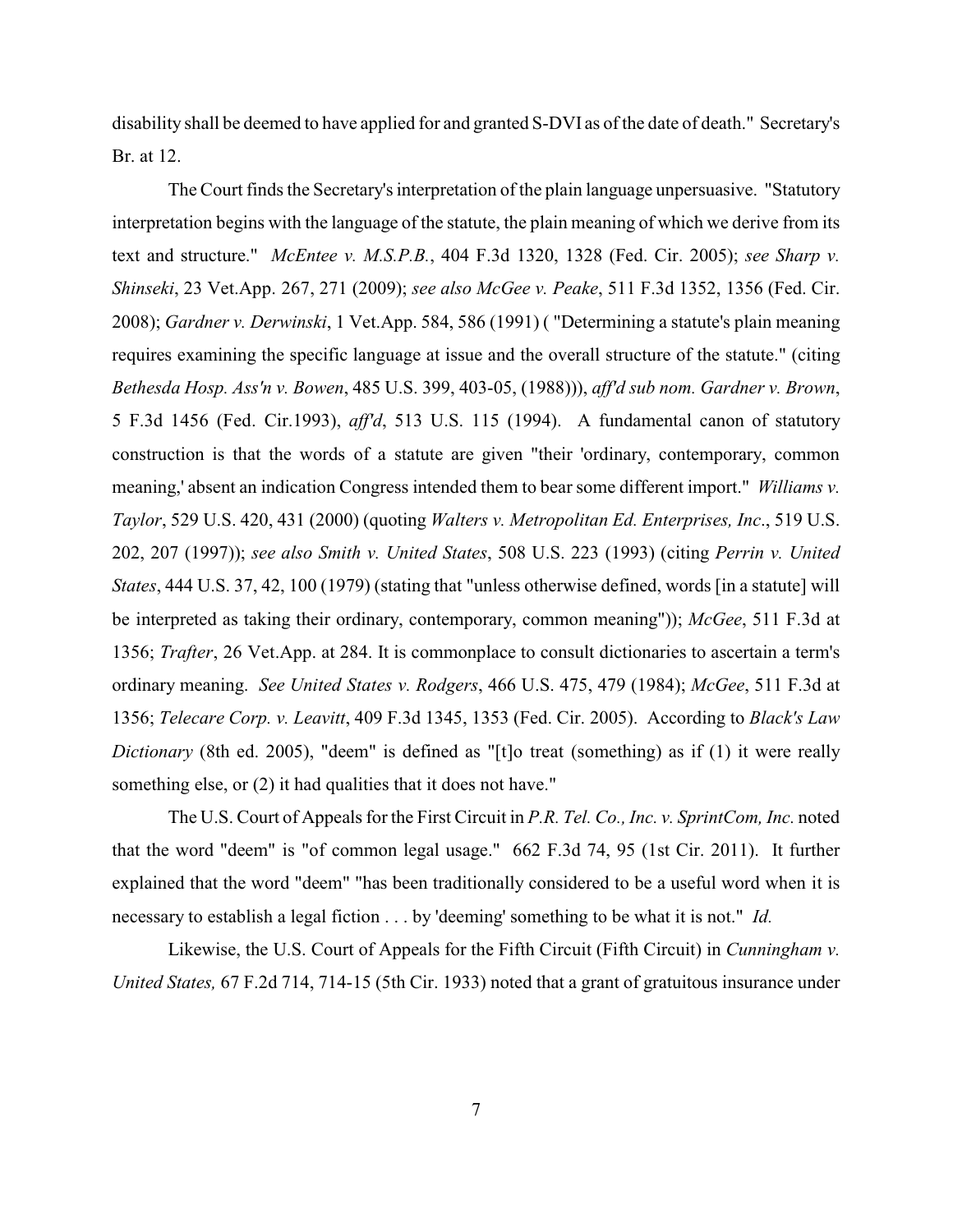the War Risk Insurance Act of  $1917<sup>4</sup>$  a predecessor to S-DVI, was only a "gratuity in the sense that no premium is exacted of the soldier whose case it fits," and that the holder of the insurance was entitled

to the same rights and remedies, and governed by the same rules as contracts of insurance issued on applications with the payment of premiums. The place where the language is found, the fact that it is an integral part of the act granting war risk insurance, the language itself "any person shall be deemed to have applied for and to have been granted insurance," under the plainest principles of statutory construction compels this conclusion. Any other would do the greatest violence to the act.

Here, the language of the statute is clear. It states that a veteran who qualifies for insurance under section 1922(a), but who did not apply for such insurance and who is shown to have been mentally incompetent from a service-connected disability and to have remained mentally incompetent until the date of death "shall be deemed to have applied for and to have been granted such insurance, as of the date of death." The statute says nothing about "gratuitous insurance" or that the insurance granted under section 1922(b) is to be treated differently than the insurance granted under section  $1922(a)$ . Instead, it provides that if a veteran meets the requirements outlined in sections 1922(a) and 1922(b) then that grant of insurance under section 1922(b) is treated, by operation of law, as an award under section 1922(a). Consequently, under the facts of the case here, legally the veteran applied for and was granted S-DVI under section 1922(a).

However, the grant of insurance under section 1922(a) is not the end of the inquiry. Next, the Court must analyze the language of sections 1922A and 1912 to determine whether the veteran or the appellant is entitled to Supplemental S-DVI.

B. Supplemental S-DVI under 38 U.S.C. § 1922A

Section 1922A states that "[a]ny person insured under section  $1922(a)$ ... who qualifies for a waiver of premiums under section 1912 of this title is eligible, as provided in this section, for supplemental insurance in an amount not to exceed \$30,000."

 $<sup>4</sup>$  In pertinent part the War Risk Insurance Act of 1917 stated that "[a]ny person in the active</sup> service on or after the sixth day of April 1917, who, while in such service... becomes or has become totally and permanently disabled or dies or has died, without having applied for insurance, shall be deemed to have applied for and to have been granted insurance."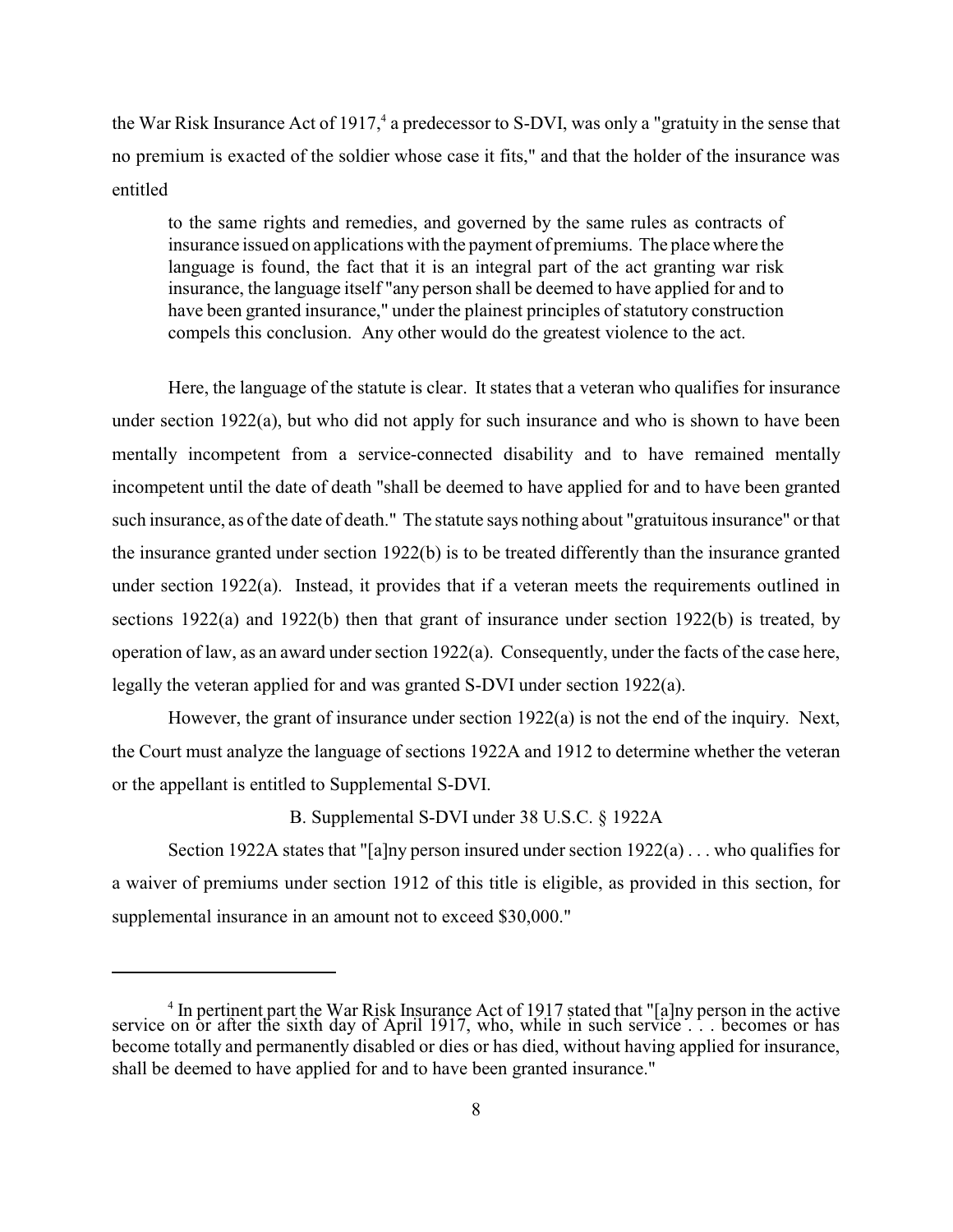Here, the language of the statute is also plain. Section 1922A outlines the requirements a person has to meet to be entitled to Supplemental S-DVI. In accordance with the Court's holding in Part A, the veteran is a person insured under section 1922(a). However, section 1922A also requires a person to qualify for a waiver of premiums under section 1912. Of note, the language of the statute requires only that the veteran qualify for a waiver of premiums, not that he apply for or be in receipt of the waiver. *See* 38 U.S.C. §1922A(a).

Section 1912(a) states that upon application by the insured, the payment of premiums on insurance may be waived during the continuous total disability of the insured, which continues or has continued for six consecutive months, if such a disability began "(1) after the date of the insured's application for insurance, (2) while the insurance was in force under premium-paying conditions, and (3) before the insured's sixty-fifth birthday."

The appellant argues that her husband met the "substantive requirements" for a waiver of premiums. *See* Appellant's Br. at 19. In her brief, she states that because the veteran qualified as a matter of law for S-DVI under section1922(a) and his "pancreatic cancer rendered him totally disabled[,]  $\ldots$  he met the substantive requirements for [a] total disability waiver under [s] ection 1912" and consequently she should be awarded Supplemental S-DVI under section 1922A. *Id.* 

Despite the appellant's argument that the veteran met the *substantive* requirements for a total disability waiver under section 1912, the Court holds that she is not entitled to an award of Supplemental S-DVI because her husband did not meet *all* requirements for a total disability waiver outlined in section 1912(a). First, the veteran's total disability began before the date of the application for insurance. The veteran was awarded 100% disability compensation in February2006 with an effective date of August 23, 2005. R. at 49-50. In accordance with the language of section 1922(b), the veteran was deemed to have applied for S-DVI on February 22, 2006, the date of his death. R. at 53; *see also* 38 U.S.C. § 1922(b). Therefore, the veteran's total disability did not begin "after the date of the insured's application for insurance" as the statute requires. *See* 38 U.S.C. § 1912. Second, the veteran's total disability did not begin "while the insurance was in force under premium-paying conditions." *Id.* Here, the veteran's insurance was never in force under premiumpaying conditions because he was not awarded S-DVI until the date of his death. The veteran would not have been required to pay premiums. Consequently, the veteran does not qualify for a total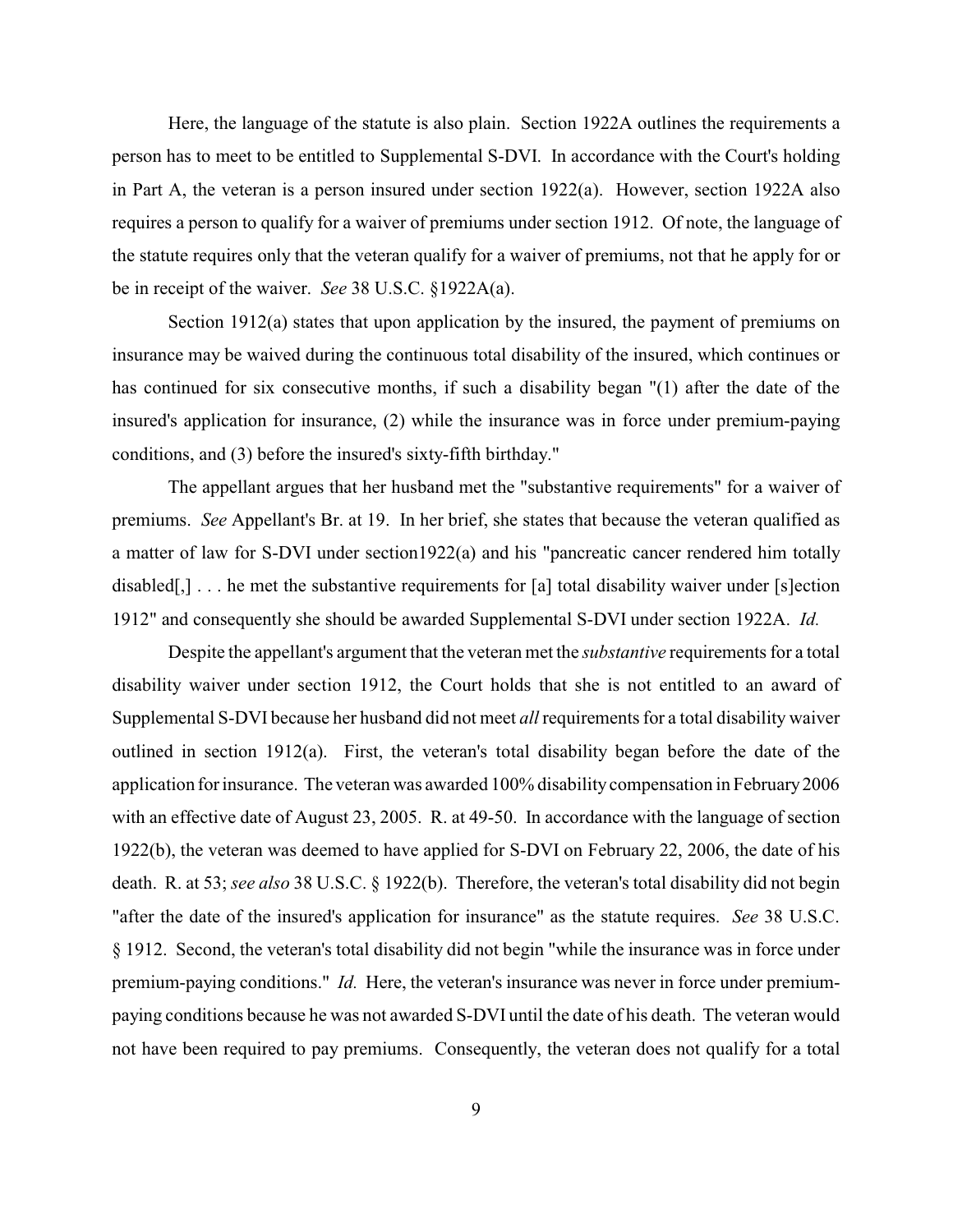disability waiver under section 1912; therefore, the veteran is not eligible for Supplemental S-DVI and the Board's decision is affirmed.<sup>5</sup> See 38 U.S.C. §§ 1912, 1922A.

Additionally, the Court notes that the last sentence of section  $1922(a)$  states that in regard to insurance issued under this section, "waivers of premiums pursuant to . . . section 1912 . . . shall not be denied on the ground that the service-connected disability became total before the effective date of such insurance." However, this does not change the Court's analysis. As discussed previously, the veteran was ineligibile for a waiver under section 1912, not only because the veteran's total disability did not begin after the date of his application for insurance, but also because his total disability did not begin while the insurance was in force under premium-paying conditions. *See* 38 U.S.C. § 1912. The veteran did not meet the eligibility requirements for a waiver established in section 1912. Consequently, the veteran would not have been denied a waiver of premiums because his "service-connected disability became total before the effective date of" his S-DVI, but instead because he was not eligible for one according to section 1912.<sup>6</sup>

<sup>&</sup>lt;sup>5</sup> The Court recognizes that it is generally not permitted to affirm the Board's decision on a ground other than that relied on by the Board to support its decision. *See Newhouse v. Nicholson*, 497 F.3d 1298, 1301 (Fed. Cir. 2007) (citing *Sec. & Exchange Comm'n v. Chenery Corp.*, 332 U.S. 194 (1947) and referring to the "*Chenery* doctrine"). To the extent that the Court's holding may be construed as such, the Court notes that the *Chenery* doctrine is not implicated when "it is clear that 'the agency would have reached the same ultimate result' had it considered the new ground." *Fleshman v. West*,138 F.3d 1429, 1433 (Fed. Cir. 1998) (quoting *Ward v. Merit Sys. Prot. Bd.,* 981 F.2d 521, 528 (Fed. Cir. 1992)). Courts of appeals are not required to remand a case to an agency where remand would be futile: "To remand would be an idle and useless formality. *Chenery* does not require that we convert judicial review of agency action into a ping-pong game." *NLRB v. Wyman-Gordon Co.,* 394 U.S. 759, 766 n.6 (1969) (plurality opinion). In its decision, the Board stated that "the criteria for a waiver of premiums could not possibly have been met under 38 U.S.C. § 1912" because an S-DVI policy was not in effect. R. at 7. Consequently, it is clear from this language that the Board would have reached the same ultimate result had it fully considered whether the veteran was entitled to a waiver of premiums under section 1912.

 $6$  The Court suggests that Congress may want to reconsider the language of 38 U.S.C. § 1922A because it excludes beneficiaries, such as the appellant, from receiving Supplemental S-DVI because of a lack of a premium payment.